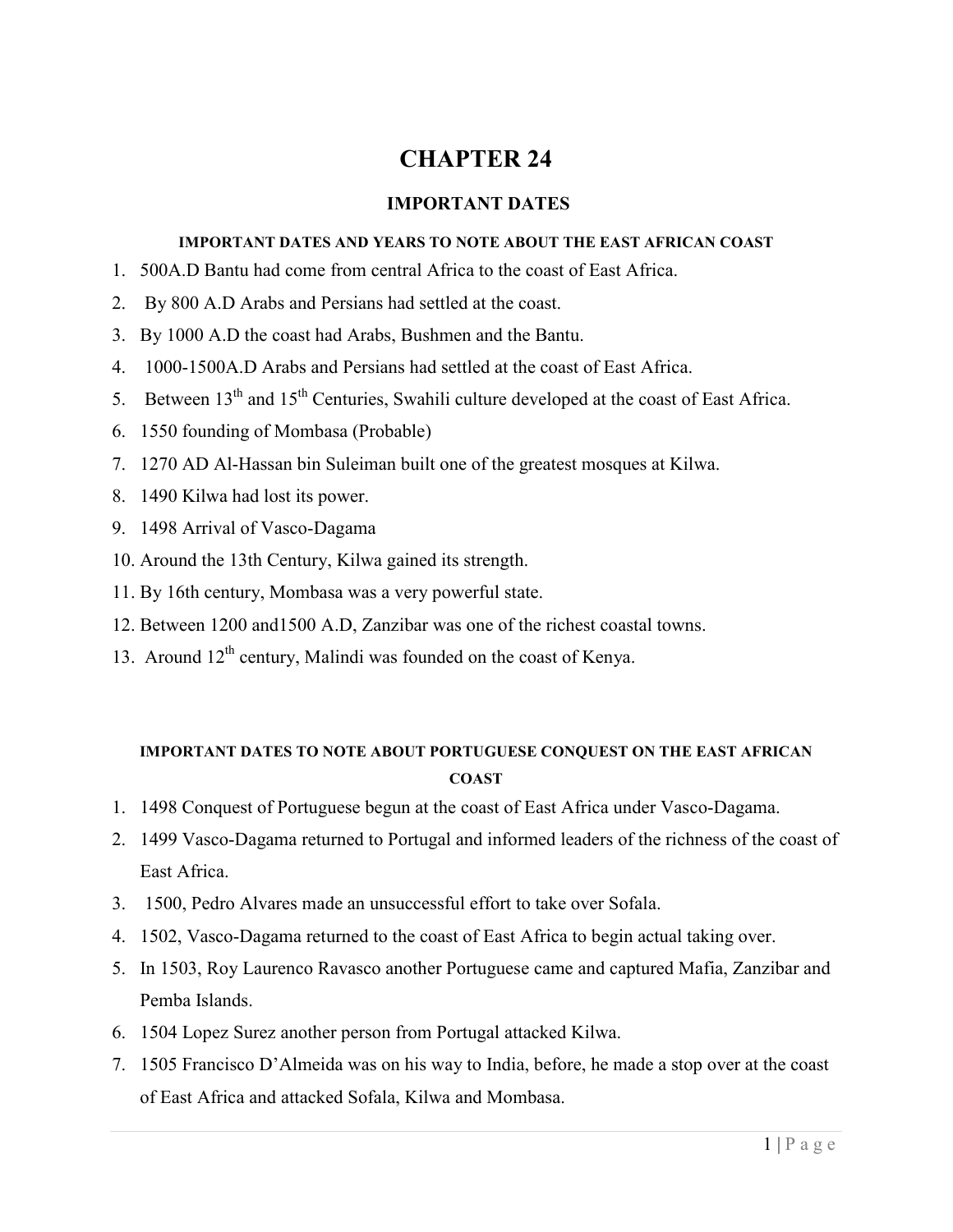- 8. From 1505-1507, Triasto De Carville still from Portugal captured Lamu, Kismayo, Brava, Pate, Oja and others.
- 9. 1509, the Islands of Mafia, .Pemba and Zanzibar were brought under Portuguese control.
- 10. 1510 almost the entire East African coast was under Portuguese control.
- 11. 1592 Fort Jesus was built at the coast of East African at Mombasa to strengthen Portuguese control.
- 12. 1580-1640 Spain and Portugal were united, this weakened Portuguese control.
- 13. 1698, the coastal people defeated the Portuguese in December.

## **IMPORTANT DATES AND YEARS TO NOTE AT THE COAST AFTER THE COMING OF THE OMAN ARABS**

- 1. 1698 Oman Arabs imposed themselves at the coast.
- 2. 1728 Portuguese tried to recapture the coast but the Arabs defeated them.
- 3. 1741, a conflict begun among Sultans at the coast of east Africa.
- 4. 1791, Seyyid Said was born in Muscat of Oman.
- 5. 1804 Seyyid Said took over power after the killing of his father.
- 6. 1807, Seyyid Said expanded the Mazrui influence on the coast.
- 7. 1817 Seyyid Said at sea had solved the problem of the enemies in Oman and pirates.
- 8. In 1817, Seyyid Said sent ships to the coast and captured Pate.
- 9. 1840, Seyyid Said shifted his capital from Muscat (Oman) to Zanzibar.
- 10. 1804, Seyyid Said's father Sultan Bin Ahmed died.
- 11. 1806 Seyyid Said decided to get rid of his cousin Bedr bin Said.
- 12. In 1828, Seyyid Said visited Zanzibar and liked the area.
- 13. In 1832 Seyyid Said made a trip to the coast of East Africa.
- 14. 1818, Arabs first experimented with Cloves growing at the east of East Africa.
- 15. 1833, an agreement was signed between the United States and Seyyid said giving him the right to trade.
- 16. In 1839, Seyyid Said signed a treaty with Chief Fundikira of the Nyamwezi by which Said's traders were to go to his area.
- 17. 1844 Seyyid Said signed treaties with France and Germany over trade.
- 18. 1807, a law was passed against Slave trade.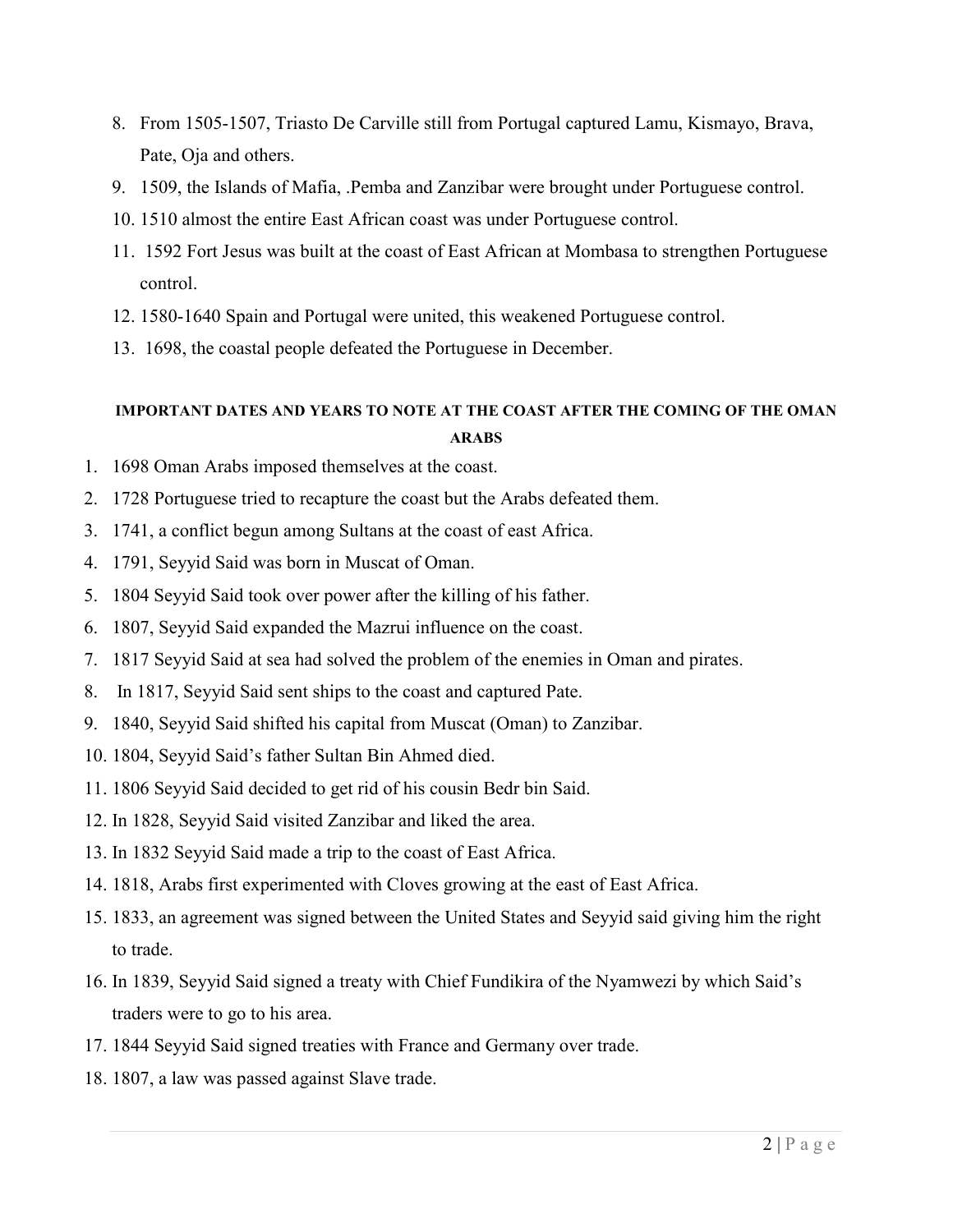- 19. 1833 Slavery was abolished.
- 20. 1822 Seyyid Said signed the Moresby treaty aimed to stop slaves at the coast.
- 21. 1824, Captain Owen set up the Owen Protectorate over Mombasa.
- 22. 1845 Seyyid Said signed another treaty to end slavery that was the Hammerton treaty.
- 23. 1856, Seyyid Said died.

## **SOME IMPORTANT DATES AND YEARS TO NOTE ABOUT THE MIGRATION AND SETTLEMENTS INTO EAST AFRICA**

- 1. Around 1000A.D, Bantu had started their migration into East Africa from Congo.
- 2. Around 1300A.D, the Bantu crossed the Taita and Mt Kilimanjaro hills.
- 3. 1200-1600 A.D, the Giryama, Pokomo, Nyika and others moved northwards.
- 4. 1600- 1800A.D, the Kamba, Chuka and the Embu had moved to Kenyan highlands.
- 5. 1600-1700A.D, the Kingdom of Bunyoro Kitara broke up.
- 6. By 1700, the Nyamwezi had started trading in Indian Ocean trade.
- 7. 1650-1700, the Segeju group fled to Lamu.
- 8. 1450-1600 a number of Luo migrations occurred in East Africa.
- 9. 1550-1600, the Joka-Jok came in from Acholi land having passed Pubungu.
- 10. 1625, the second Jok-Owiny went Southwards through Mt Elgon, Budama and Busoga.
- 11. 1650, the Jok-Omolo had earlier settled to Nyanza.
- 12. 1730-1800 some of the Luo crossed the Kavirondo Gulf.
- 13. 1750, the Luo of Uyoma went across Lake Victoria into South Nyanza.
- 14. 1300 the Kalenjin got divided into two groups that is one group became to be known as Pokot.
- 15. 1000-1800A.D, the Plain Nilotics that is of Masai, Karamojong, and Teso arrived in East Africa.
- 16. 1800, the Masai had settled in the Uasin Gishu Plateau.
- 17. 1815, the first major war between Kwavi and the Masai occurred.
- 18. 1870 the Masai power had declined.
- 19. 1870 Outbreak of small pox, Rinder pest and locust among the Masai.
- 20. 1150-1500, Eastern Cushites had arrived in the present Somalia.
- 21. 1820-1835 Zulu expansion.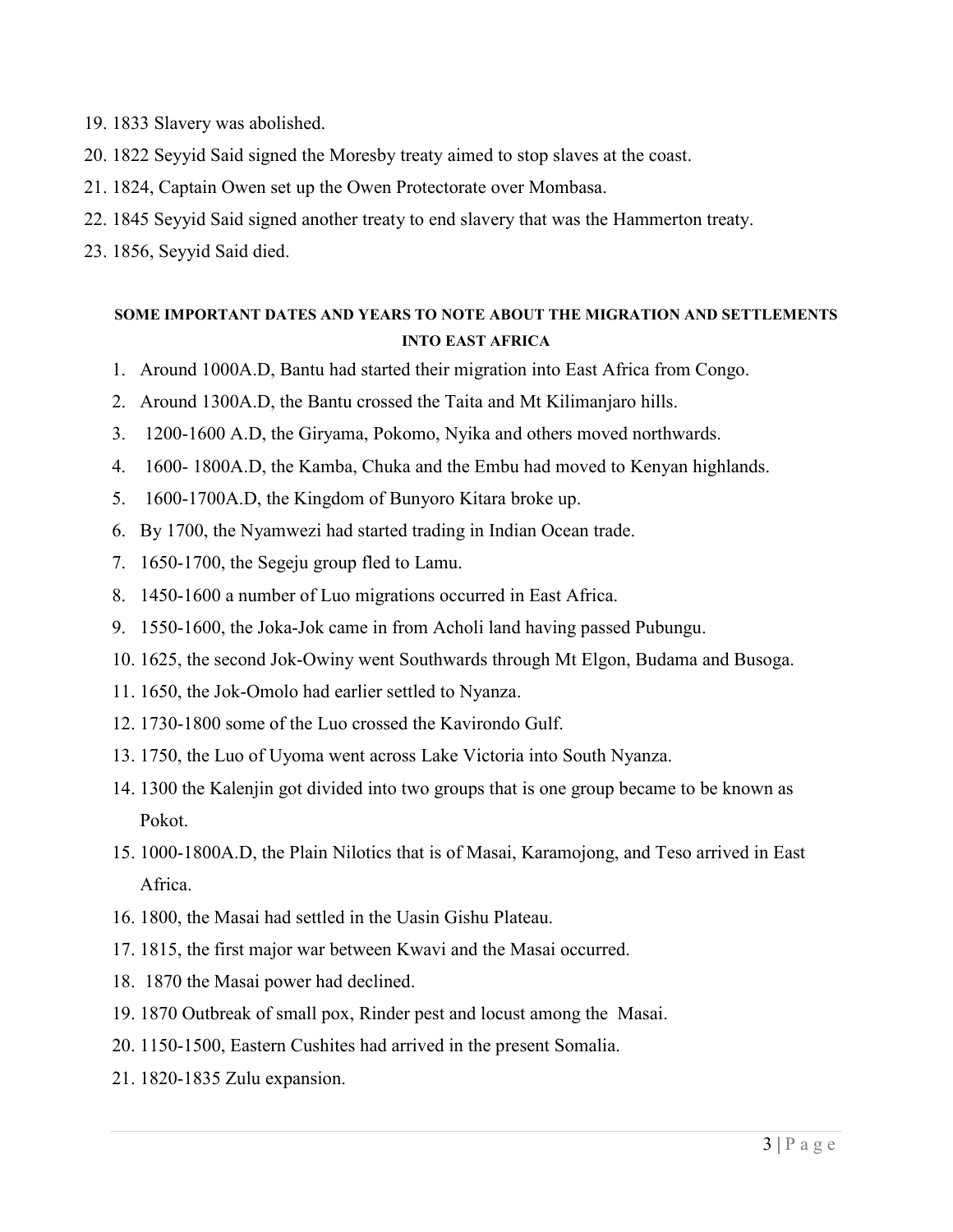- 22. 1840, Ngoni arrived in southern Tanzania i.e. the "Maseko Ngoni."
- 23. 1848, the Ufipa Ngoni were divided into five small groups.
- 24. 1848, Zwangendaba died.
- 25. 1860, the Gwangara Ngoni attacked and defeated Sangu and Hehe.
- 26. In 1871, Mirambo taught his warriors i.e. "the Ruga Ruga" military tactics of Ngoni.
- 27. 1874-1875, the Hehe defeated the Bena-Ngoni.
- 28. 1878-1881 war between Hehe and Gwangara.
- 29. 1250-1350, Tembuzi established a strong Kingdom around Lake Victoria.
- 30. 1500, Collapse of the Chwezi Empire.
- 31. 1350-1500A.D, Bunyoro Kitara empire's existence.
- 32. 1852-18.69 Omukama Kamurasi governed Bunyoro.
- 33. 1870-1897 Kabalega governed Bunyoro.
- 34. 1850 birth of Kabalega to Omukama Kamurasi.
- 35. 1650, Karagwe installed a defeat on Bunyoro raiders.
- 36. 1800-1850 Bunyoro lost Mubende to Buganda.
- 37. 1700-1800, Bunyoro lost Kooki and Singo to Buganda.
- 38. 1650, Systematic expansion of Buganda Kingdom.
- 39. 1780-1789 Kabaka Jjunju waged wars against Bunyoro.
- 40. 1814- 1831 Kabaka Sekamanya annexed Bwera and Buwekula
- 41. 1831-1851, Kabaka Ssuna attacked Bunyoro and crushed it.
- 42. 1900 Buganda agreement gave Buyaga and Bugangaizi to Buganda.

#### **IMPORTANT DATES TO NOTE ABOUT THE MOVEMENT OF MISSIONARIES INTO EAST AFRICA**

- 1. 1844, John Kraft of the Church Missionary Society reached Zanzibar.
- 2. 1846, John Kraft and Johann Rebmann founded the Rabai Missionary Society.
- 3. 1848, Johann Rebmann became the first European to see Mt Kilimanjaro.
- 4. 1849, Kraft became the first European to see
- 5. Mount Kenya and reached Kitui in the same year.
- 6. 1853, Johann Kraft left east Africa.
- 7. 1855, Johann Kraft reached Europe with a rough map of Central Africa.
- 8. 1860, the Holly Ghost Fathers arrived at Zanzibar.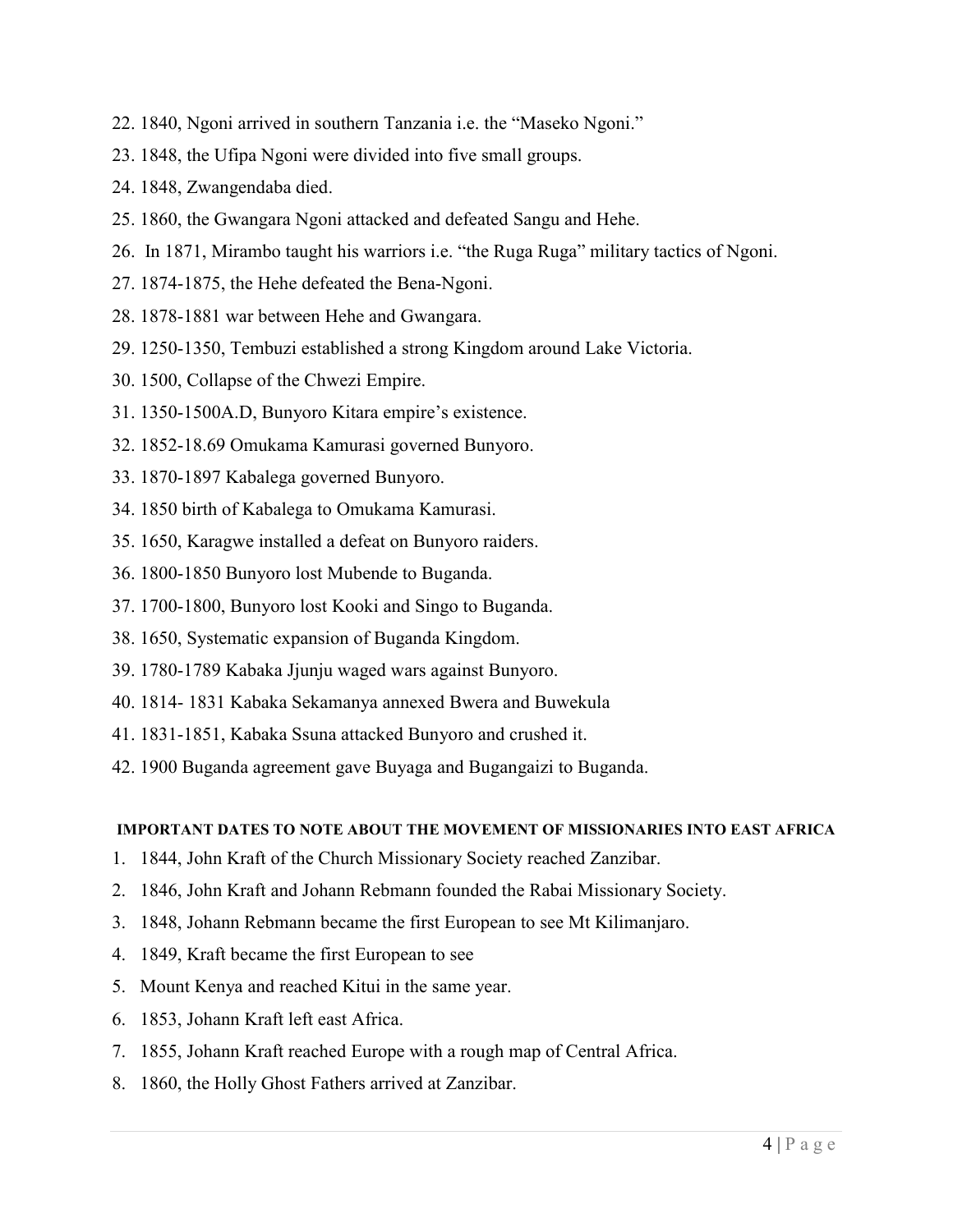- 9. 1863, the Holly Ghost Fathers started a prospect in Bagamoyo.
- 10. 1877, the Church Missionary Society had reached Buganda.
- 11. 1878, the White Fathers reached Buganda.
- 12. 1862, Speke travelled into Buganda
- 13. 1876, the Protestant Missionaries; were sent into East Africa.
- 14. 1879, the Roman Catholic White Fathers established posts at Tabora and Kibanga.
- 15. 1868, the Holy Ghost fathers begun agreed slave settlement at Bagamoyo.
- 16. 1873, the legal ending of Slave trading.
- 17. 1856, Mackinnon started a steamship service at the coast of East Africa.
- 18. 1862, Speke and Grant found the Ripon falls. 1864, Samuel Baker and his wife went up the Nile, came across Lake Albert.
- 19. 1874 Stanley came back to East Africa.
- 20. 1875, Stanley had reached Lake Victoria.
- 21. 1875 April, Stanley helped Kabaka to fight his enemies. He also wrote a letter to England inviting Christian missionaries to Buganda.

## **IMPORTANT YEARS TO NOTE ABOUT THE SCRAMBLE AND PARTITION OF EAST AFRICA**

- 1. 1884-1885, the Berlin conference was signed among European powers that set up rules for scramble.
- 2. 1885, the Berlin act that stated "ant European country to claim a land in Africa must provide representatives to administer that land."
- 3. 1886, the Anglo-German agreement Britain and Germany over Buganda.
- 4. 1886-1899 conflicts erupted between Britain and Germany over Buganda.
- 5. 1890, Karl Peters went to Buganda and signed treaties with Kabaka Mwanga.
- 6. 1890, another Anglo- Germany agreement that gave Britain Zanzibar, Pemba, Kenya and Uganda while Germany took over Tanzania Helgoland Island and son
- 7. 1890's conflicts between Mwanga and British.
- 8. 1899, Mwanga was exiled to the Island of Seychelles.
- 9. 1900, Buganda agreement
- 10. 1900, the Toro Agreement
- 11. 1901, the Ankole Agreement.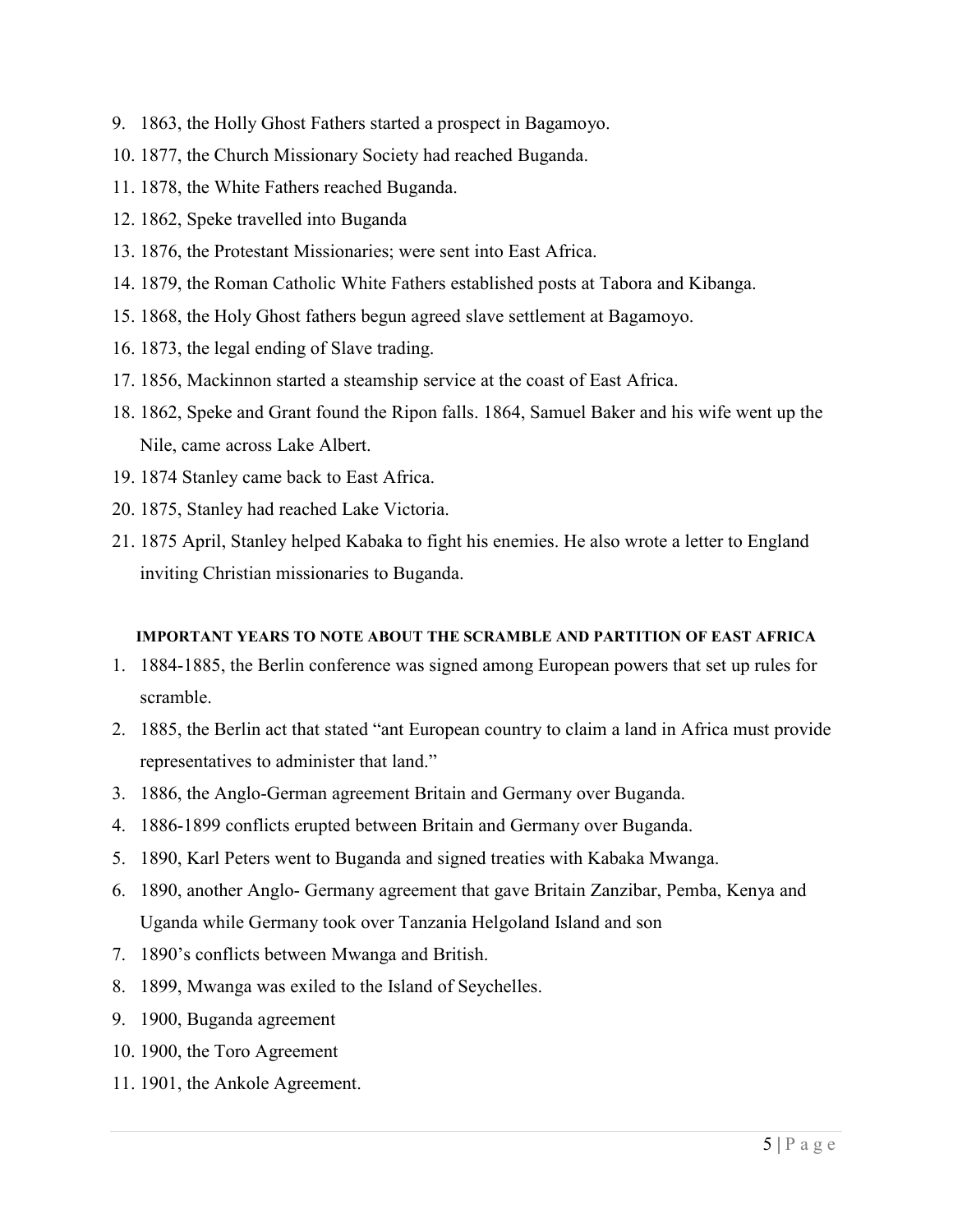- 12. 1904, the Masai Agreement.
- 13. 1888, the Abushiri rebellion.
- 14. 1889, Abushiri the leader of Abushiri rebellion was hanged at Pangani. < 1884, Mwanga became King of Buganda at 18.
- 15. 1892, Meli the son of Chief Mandera of Chagga led his people against Germans at Moshi. 1893, Nyamwezi of Unyanyembe led by chief Siki of Tabora attacked the Germans but they were defeated
- 16. 1893, Tabora was captured by the Germans.
- 17. 1894, the Hehe under chief Mkwawa were defeated by the Germans.
- 18. 1898, Chief Mkwawa hanged himself in an effort to avoid being captured by the Germans.
- 19. 1905-1907, the Maji-Maji rebellion.
- 20. 1905, August the rebels burnt down Samanga town, they murdered traders, government employees and missionaries.
- 21. 1907, October, the government recruited 1000 soldiers from Germany.

## **SOME OF THE YEARS SHOWING POLITICAL, SOCIAL, ECONOMIC DEVELOPMENTS IN EAST AFRICA (1900- 1970)**

- 1. 1884, H.H. Johnston urged Britain Government to set up a Killimanjaro protectorate.
- 2. 1885, German Protectorate set up by Carl Peters over Usagara, Ungulu, Ukarni and Witu.
- 3. 1886, British treaties in the Kilimanjaro region.
- 4. 1886, Anglo-German Agreement divided East Africa into spheres of influence.
- 5. 1887-1888 conflict between British and Germany trading companies in Tana River area.
- 6. 1889, Trade rivalry in Uganda.
- 7. 1890, Carl Peters obtained treaties with the Kabaka of Buganda and chief of Wanga Mukulu.
- 8. 1890 Anglo-Germany agreement defined Germany and Britain Spheres more closely.
- 9. 1890, German lost all influence north of the present Kenya Tanzania border.
- 10. 1890, Germany took over direct control of her sphere from the Germany East Africa company.
- 11. 1894, Britain declared a protectorate over Uganda.
- 12. 1895, Britain established the British East Africa protectorate (Kenya).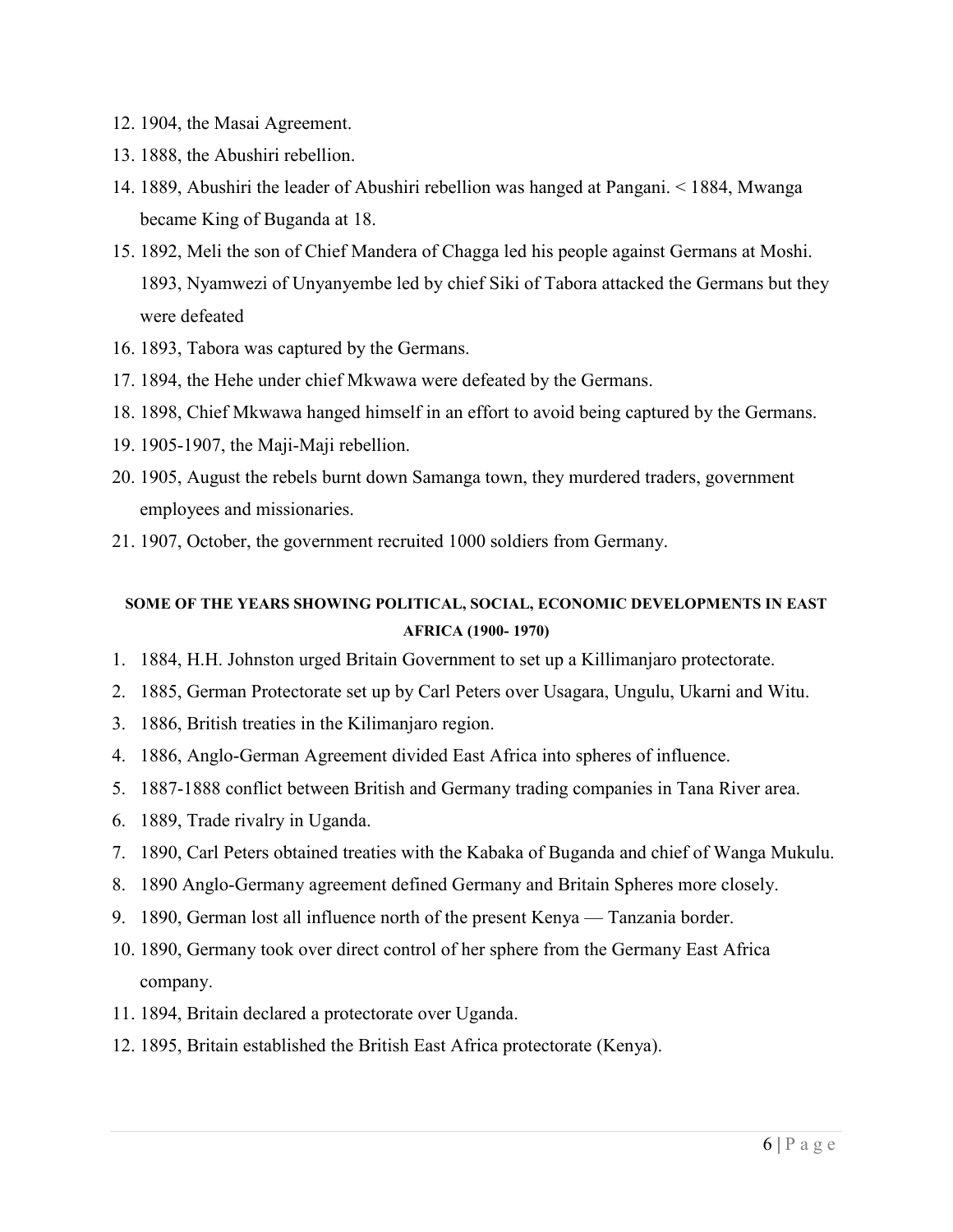- 13. 1894, January Colonel Colville, the new British Commissioner led Buganda army into Bunyoro.
- 14. 1891, the Imperial British cast African Company went Bankrupt.
- 15. 1896, the Kooki agreement made Kooki a county and its ruler became a country chief of Buganda.
- 16. 1897, Kabaka Mwanga rebelled against the British.
- 17. 1899 Mwanga and Kabalega were deported to Kismayu and latter to Seychelles.
- 18. 1900, the Buganda agreement
- 19. 1901, Uganda Railway reached Kisumu (Port Florence).
- 20. 1902, the area west of the Rift valley was given to the British East African protectorate.
- 21. 1904, Masai agreement was signed.
- 22. 1906, the British recognized Kasagama as the Omukama of Toro.
- 23. 1907, the Banyoro forced the agents to take refuge in Hoima.
- 24. 1909, Administrative stations were built at Kalongo among the Lango and the Acholi.
- 25. 1910, Administrative stations were built at Kitgum among the Acholi.
- 26. 1914, Administrative stations were built at Arua among the Alur, Madi, Lugbara and Kakwa.
- 27. 1907, a colonial department headed by Dr. Denburg was established.
- 28. 1905, the Matumbi rebelled.
- 29. 1904, the British government distributed high quality seeds to farmers in Uganda.
- 30. 1912, the first railway line in Uganda was completed.
- 31. 1896, work of Uganda railway construction started.
- 32. 1928, a branch line was completed of the railway between Tabora and Mwanza.
- 33. 1925, the young Kikuyu association was re-organized.
- 34. 1905, the European settler plantation owners began to experiment with Arabica coffee while Africans planted Robusta coffee.
- 35. 1925 N.K Mehta an Asian businessman built a refinery at Lugazi (Sugar).
- 36. 1920, Tea was planted in Mubende district in Uganda.
- 37. By 1931, there was a tea estate at Mengo near Kampala.
- 38. 1912, the railway reached Namasangali in Busoga.
- 39. 1899, the railway line reached Nairobi.
- 40. 1903, Lord Delamare from South Africa came into Kenya.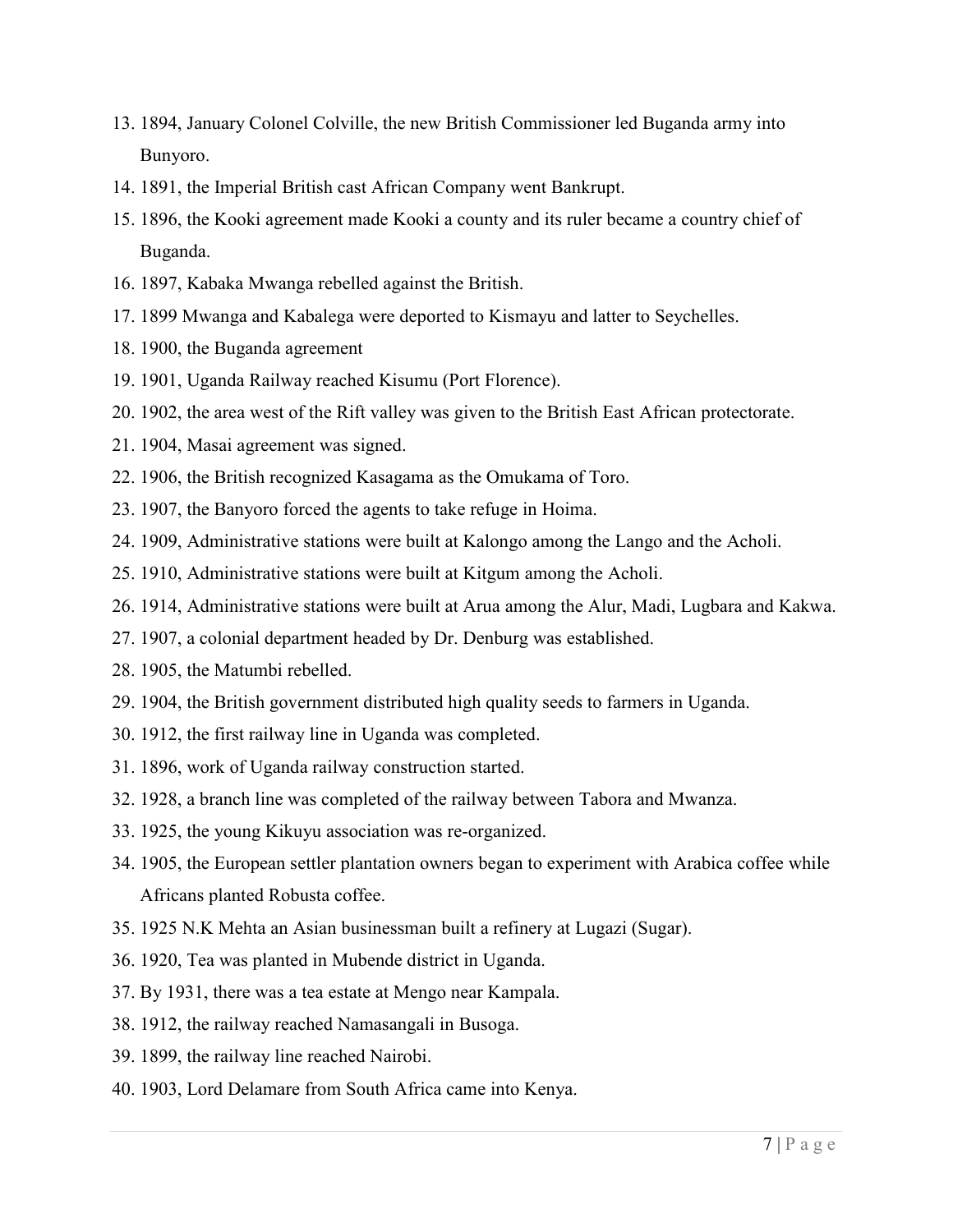- 41. 1920, Large tea estates were put in Nakuru.
- 42. 1911-1928, the line of the railway from Nakuru to Eldoret was raid.
- 43. By 1931, Kenya and Uganda linked by railway.
- 44. 1931, gold was discovered in Kakamega.
- 45. 1905-1912, Coffee growing was introduced, among the Haya people of Bukoba.
- 46. 1922, in Tanzania the former European land was re-allocated to Africans.
- 47. 1924, the coffee growers formed the Kilimanjaro native Planters' Association to improve coffee
- 48. 1929, Moshi line of railway reached Arusha.
- 49. 1953, the Owen falls Hydro-electricity schemes started.
- 50. 1954, Owen Falls Dam Hydro-electricity power generation was officially opened by the Queen of England.
- 51. 1965, the new Central Bank of Kenya was established.
- 52. 1937, the Arusha, Declaration was passed to nationalize industries and business in Tanzania.
- 53. 1963, Kenya was linked with Tanzania by Tanga railway line.
- 54. 1970, Nairobi to Mombasa road was completed.
- 55. 1961, Tanganyika got her independence. .

# **IMPORTANT YEARS TO NOTE ABOUT STAGES TOWARDS THE ROAD TO INDEPENDENCE IN EAST AFRICA**

## **TANGANYIKA**

- 1. 1945, The African members to the Tanganyika legislative Council numbered two only.
- 2. 1946, African representatives in Tanganyika increased to three.
- 3. 1947-1951, the African representatives to the legislative council had nine Africans, nine Europeans and nine Asians.
- 4. 1955, Dr. Julius Nyerere became president of Tanganyika African Association.
- 5. 1954, Tanganyika African Association was changed to Tanganyika African Nation at Union.
- 6. 1954, a United Nations mission paid a visit to Tanganyika. .
- 7. 1957, Nyerere was appointed as a member of the Legislative Council.
- 8. 1960, TANU advocated for achievement, of independence in 1961.
- 9. 1961 9<sup>th</sup> September, Tanganyika gained full independence with Nyerere as the first president.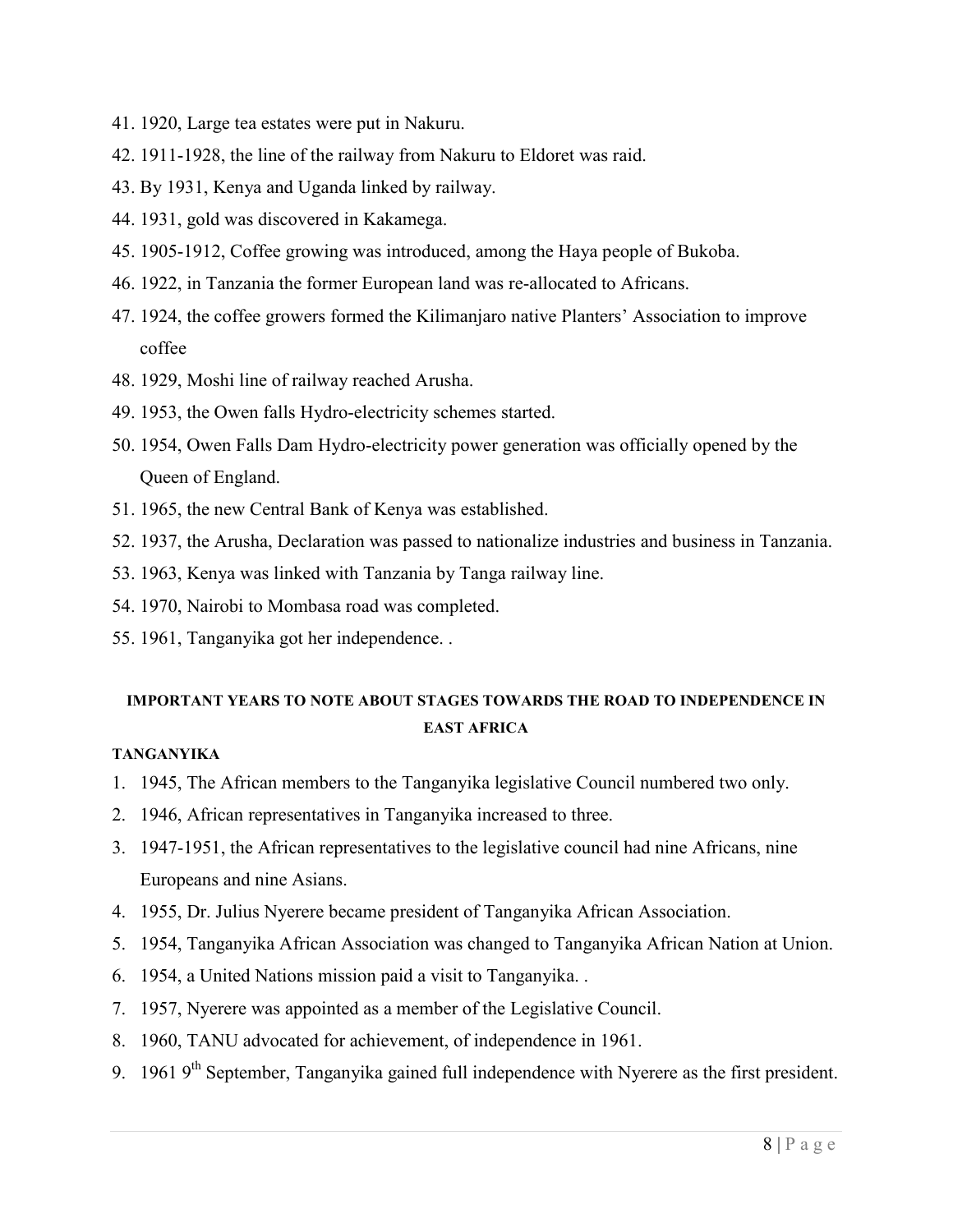#### **UGANDA**

- 1. 1941, Nsibirwa resigned as the Katikiro.
- 2. 1941 Samwiri Wamala replaced Nsibirwa as the new Katikiro.
- 3. 1945, Strikes everywhere in Buganda.
- 4. 1945, July restoration of Nsibirwa as Katikiro.
- 5. 1945 September, Nsibirwa died. (assassinated)
- 6. 1946, M. Kawalya- Kagwa became the new Katikiro.
- 7. 1946, New confusion in Buganda.
- 8. 1946, election were organized that led to 31 Baganda chosen as representatives.
- 9. 1949, New Volcano (uprising) and the blame was put on to the Bataka.
- 10. 1949, the British demanded that some chiefs be removed from the council.
- 11. 1949, after the riots, its leaders were arrested; the Bataka Party and African Union came to an end.
- 12. 1950, 8 Africans were among those of other provinces.
- 13. 1953, the Africans on the Legislative council increased to fourteen (14).
- 14. 1955, the Kabaka was deposed.
- 15. By 1961, there were 2 outstanding parties in Uganda, that is to say D.P led by Benedicto Kiwanuka and UPC led by Dr. Milton Obote.
- 16. 9<sup>th</sup> October 1962, Uganda achieved independence.

#### **KENYA**

- 1. 1920, The Kikuyu Association was formed to defend African land from Europeans.
- 2. 1921, other political parties came into existence like the Young Kikuyu Association, the young Kavirondo association in Nyanza, etc.
- 3. 1925, the Kikuyu Central Association asked the Hilton Young Commission to consider appointment of Africans to the Legislative Council.
- 4. 1929, the famous conflict between the members of the Church Missionary Society and the Kikuyu Association erupted.
- 5. 1930 The Native Land Trust Ordinance was passed to solve Land problems for Africans.
- 6. 1934 North Kavirondo Central Association was formed following the threat brought about by the discovery of Gold at Kakamega.